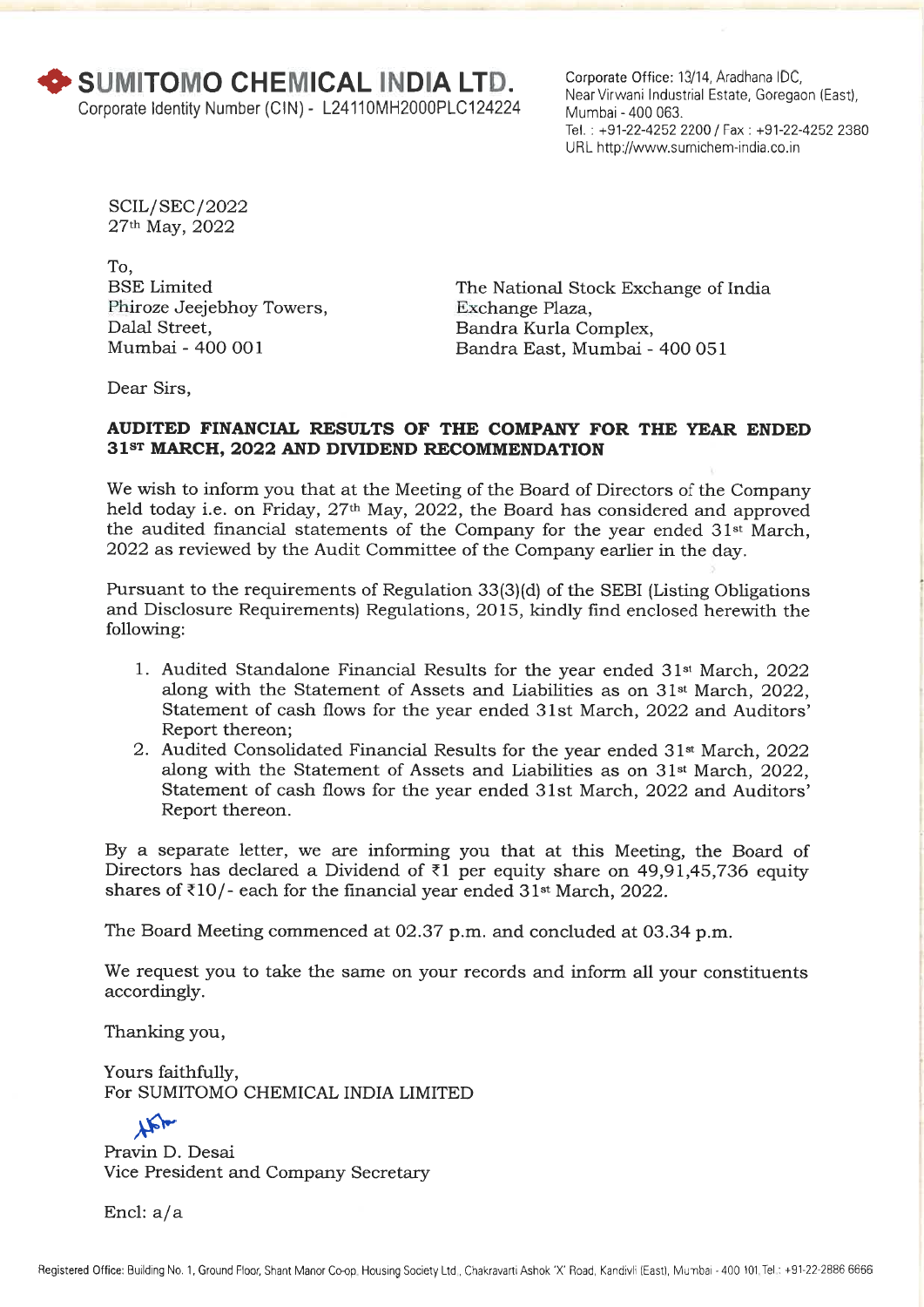**+ SUMITOMO CHEMICAL INDIA LTD.** 

Corporate Identity Number (CIN) - L24110MH2000PLC124224

Corporate Office: 13/14, Aradhana IDC, Near Virwani Industrial Estate, Goregaon (East), Mumbai - 400 063. Tel.: +91-22-4252 2200 / Fax : +91-22-4252 2380 URL http://www.sumichem-india.co.in

|                |                                                                                      |             |                      |            |                   | (₹ In Million) |
|----------------|--------------------------------------------------------------------------------------|-------------|----------------------|------------|-------------------|----------------|
|                |                                                                                      |             |                      |            |                   |                |
| Sr             | <b>Particulars</b>                                                                   |             | Quarter Ended        |            | <b>Year Ended</b> |                |
| <b>No</b>      |                                                                                      | 31st March  | <b>31st December</b> | 31st March | 31st March        | 31st March     |
|                |                                                                                      | 2022        | 2021                 | 2021       | 2022              | 2021           |
|                |                                                                                      | (Audited)   | (Unaudited)          | (Audited)  | (Audited)         | (Audited)      |
| $\mathbf{1}$   | Revenue from operations                                                              | 6,650.18    | 7.071.48             | 5,338.55   | 30,635.73         | 26,426.50      |
| $\overline{2}$ | Other income                                                                         | 74.47       | 146,81               | 49.35      | 359.38            | 189.71         |
| 3              | Total income $(1 + 2)$                                                               | 6,724.65    | 7,218.29             | 5,387.90   | 30,995.11         | 26,616.21      |
| 4              | <b>Expenses</b>                                                                      |             |                      |            |                   |                |
|                | (a) Cost of materials consumed                                                       | 5,692.20    | 3.900.40             | 4,532.94   | 18,478.75         | 15,647.21      |
|                | (b) Purchases of stock-in-trade                                                      | 382.33      | 712.36               | 320.10     | 2,309.39          | 2,083.28       |
|                | (c) Changes in inventories of finished goods,<br>work-in-progress and stock-in-trade | (1, 961.37) | (198.04)             | (1,443.42) | (1,714.74)        | (1, 185.39)    |
|                | (d) Employee benefits expense                                                        | 503.44      | 516.07               | 421.24     | 2,011.49          | 1,931.04       |
|                | (e) Finance costs                                                                    | 7.21        | 16.14                | 10.99      | 61.65             | 55.55          |
|                | Depreciation and amortisation expense<br>(f)                                         | 114.45      | 113.83               | 134.85     | 447.92            | 465.56         |
|                | (g) Other expenses                                                                   | 945.44      | 872.38               | 798.33     | 3,542.45          | 3,087.72       |
|                | Total expenses $(4(a)$ to $4(q)$ )                                                   | 5,683.70    | 5,933.14             | 4,775.03   | 25,136.91         | 22,084.97      |
| 5              | Profit before tax (3-4)                                                              | 1.040.95    | 1,285.15             | 612.87     | 5,858.20          | 4,531.24       |
| 6              | <b>Tax expense</b>                                                                   |             |                      |            |                   |                |
|                | Current tax                                                                          | 260.85      | 291.12               | 111.61     | 1,436.88          | 1,071.85       |
|                | Adjustment of current tax in respect of earlier years                                | (4.68)      |                      | (64.37)    | (4.68)            | (54.89)        |
|                | Deferred tax                                                                         | 20.98       | 19.29                | 23.49      | 38.60             | 61.31          |
|                | Adjustment of deferred tax in respect of earlier year                                | 16.67       | (3.09)               |            | 50.07             | 1,078.27       |
|                | <b>Total tax expenses</b>                                                            | 293.82      | 307.32               | 70.73      | 1,520.87          |                |
| $\overline{7}$ | Net profit after tax $(5 - 6)$                                                       | 747.13      | 977.83               | 542.14     | 4,337.33          | 3,452.97       |
| 8              | Other comprehensive income                                                           |             |                      |            |                   |                |
|                | (i) Items that will not be reclassified to profit or loss                            | 33.31       | 9.14                 | 45.87      | 36.41             | 17.23          |
|                | (ii) Income tax relating to items that will not be<br>reclassified to profit or loss | (8.38)      | (2.30)               | (11.55)    | (9.16)            | (4.34)         |
|                | Other comprehensive income, net of tax                                               | 24.93       | 6.84                 | 34.32      | 27.25             | 12.89          |
| 9              | Total comprehensive income (7+8)                                                     | 772.06      | 984.67               | 576.46     | 4,364.58          | 3,465.86       |
| 10             | Paid-up equity share capital (Face value of ₹10/- per<br>equity share)               | 4,991.46    | 4,991.46             | 4,991.46   | 4,991.46          | 4,991.46       |
| 11             | Other equity                                                                         |             |                      |            | 14,252.08         | 10,286.83      |
| 12             | Basic and diluted earnings per share of ₹10/- each (not<br>annualised)*              | $*1.50$     | *1.96l               | *1.09      | 8.69              | 6.92           |

SIGNED FOR NEWTH CATION BY SRBCACOLLA

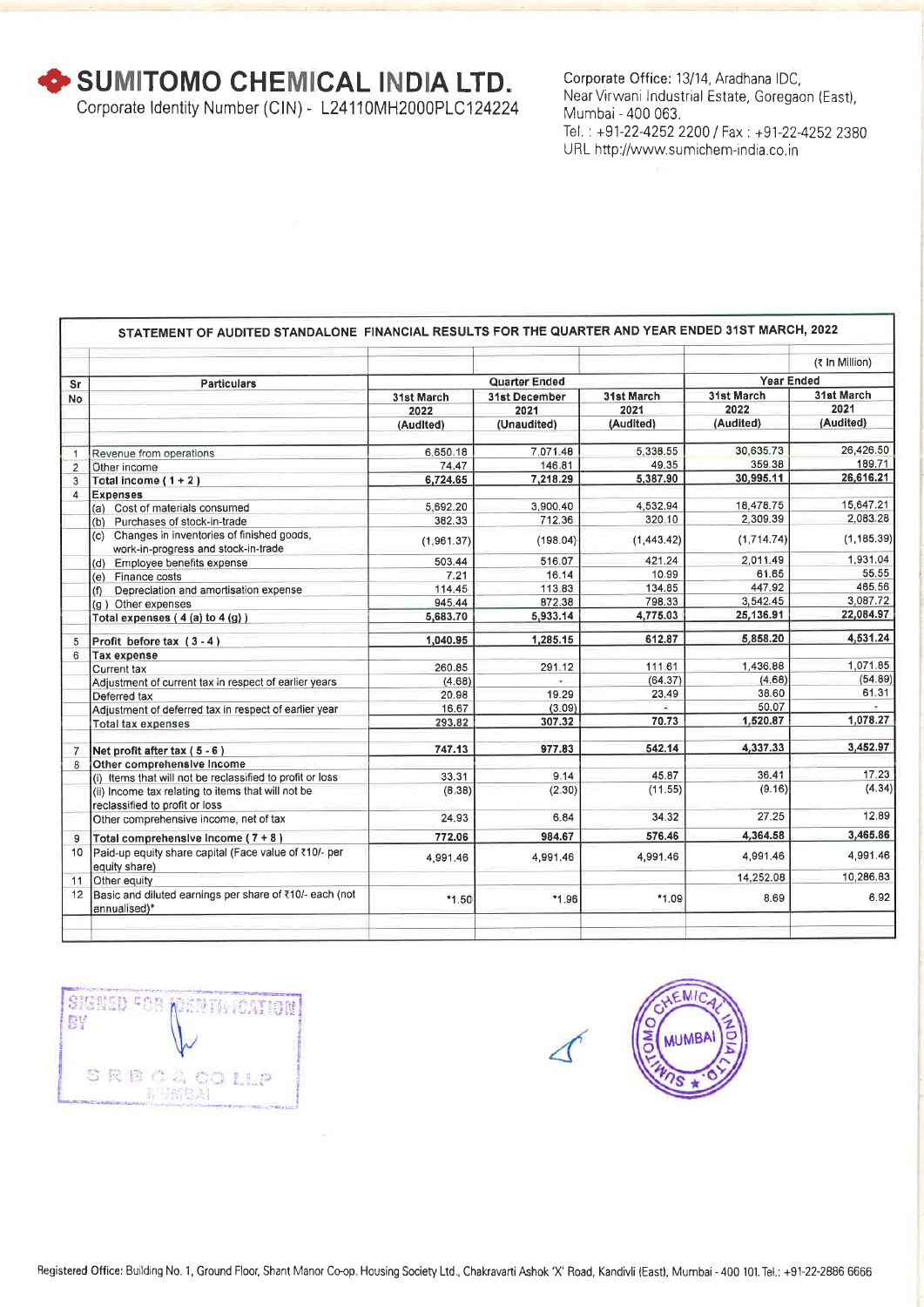**+ SUMITOMO CHEMICAL INDIA LTD.** 

Corporate Identity Number (CIN) - L24110MH2000PLC124224

Corporate Office: 13/14, Aradhana IDC, Near Virwani Industrial Estate, Goregaon (East), Mumbai - 400 063. Tel. : +91-22-4252 2200 / Fax : +91-22-4252 2380 URL http://www.sumichem-india.co.in

#### **STANDALONE STATEMENT OF ASSETS AND LIABILITIES**

|              |                                                                              |                        | (₹ In Million)         |
|--------------|------------------------------------------------------------------------------|------------------------|------------------------|
|              | <b>Particulars</b>                                                           | As at                  | As at                  |
|              |                                                                              | <b>31st March 2022</b> | <b>31st March 2021</b> |
|              |                                                                              | (Audited)              | (Audited)              |
|              | <b>ASSETS</b>                                                                |                        |                        |
| 1.           | <b>Non-current assets</b>                                                    |                        |                        |
|              | Property, plant and equipment<br>(a)                                         | 3,496.09               | 2,775.68               |
|              | Capital work-in-progress<br>(b)                                              | 211.10<br>363.60       | 42.54<br>310.83        |
|              | Right-of-use assets<br>(c)                                                   | 43.49                  |                        |
|              | (d)<br>Other intangible assets<br>Intangible assets under development<br>(e) | 141.06                 | 6.15<br>99.58          |
|              | <b>Financial assets</b><br>(f)                                               |                        |                        |
|              | Investments<br>(i)                                                           | 6.26                   | 8.76                   |
|              | Loans<br>(ii)                                                                | 7.54                   | 7.59                   |
|              | (iii) Other financial assets                                                 | 299.99                 | 52.29                  |
|              |                                                                              |                        |                        |
|              | Non-current tax assets (net)<br>(g)                                          | 212.89                 | 199.91                 |
|              | Other non-current assets<br>(h)                                              | 95.27                  | 175.66                 |
|              | <b>Total non-current assets</b>                                              | 4,877.29               | 3,678.99               |
| $\mathbf{2}$ | <b>Current assets</b>                                                        |                        |                        |
|              | (a)<br>Inventories                                                           | 9,377.62               | 7,538.13               |
|              | (b)<br><b>Financial assets</b>                                               |                        |                        |
|              | Investments<br>(i)                                                           | 3,560.22               | 2,902.38               |
|              | (ii) Trade receivables                                                       | 8,431.43               | 8,455.04               |
|              | (iii) Cash and cash equivalents                                              | 567.74                 | 1,769.46               |
|              | (iv) Bank balances other than (iii) above                                    | 218.78                 | 537.49                 |
|              | (v) Loans                                                                    | 4.67                   | 22.62                  |
|              | (vi) Other financial assets                                                  | 1,745.04               | 168.27                 |
|              | Other current assets<br>(c)                                                  | 1,309.63               | 1,502.86               |
|              | <b>Total current assets</b>                                                  | 25,215.13              | 22,896.25              |
|              | <b>TOTAL ASSETS</b>                                                          | 30,092.42              | 26,575.24              |
|              | <b>EQUITY AND LIABILITIES</b>                                                |                        |                        |
| 1            | <b>Equity</b>                                                                |                        |                        |
|              | (a)<br>Equity share capital                                                  | 4,991.46               | 4,991.46               |
|              | (b)<br>Other equity                                                          | 14,252.08              | 10,286.83              |
|              | <b>Total equity</b>                                                          | 19,243.54              | 15,278.29              |
|              |                                                                              |                        |                        |
|              | <b>Liabilities</b>                                                           |                        |                        |
| $\mathbf{2}$ | <b>Non-current liabilities</b>                                               |                        |                        |
|              | <b>Financial liabilities</b><br>(a)                                          |                        |                        |
|              | - Lease liabilities                                                          | 247.19                 | 153.33                 |
|              | (b)<br>Provisions                                                            | 223.42                 | 292.04                 |
|              | (c)<br>Deferred tax liabilities (Net)                                        | 139.07                 | 50.40                  |
|              | <b>Total non-current liabilities</b>                                         | 609.68                 | 495.77                 |
|              |                                                                              |                        |                        |
| 3            | <b>Current liabilities</b>                                                   |                        |                        |
|              | <b>Financial liabilities</b><br>(a)                                          |                        |                        |
|              | (i) Lease liabilities                                                        | 128.65                 | 173.02                 |
|              | (ii) Trade payables                                                          |                        |                        |
|              | (A) total outstanding dues of micro and small enterprises                    | 225.28                 | 275.99                 |
|              | (B) total outstanding dues of creditors other than micro and                 | 4,972.53               | 5,698.38               |
|              | small enterprises                                                            |                        |                        |
|              | (iii) Other financial liabilities                                            | 3,997.20               | 3,497.54               |
|              | Other current liabilities<br>(b)<br>Provisions                               | 796.48<br>71.64        | 1,081.54<br>56.26      |
|              | (c)<br><b>Current tax liabilities</b>                                        | 47.42                  |                        |
|              | (d)<br>Total current liabilities                                             | 10,239.20              | 18.45<br>10,801.18     |
|              | SIGNED FOR IDENTIFICATION                                                    |                        |                        |
|              | <b>TOTAL EQUITY AND LIABILITIES</b>                                          | 30,092.42              | 26,575.24              |
|              |                                                                              |                        |                        |
|              |                                                                              |                        |                        |
|              | SRBCACOLLP                                                                   |                        |                        |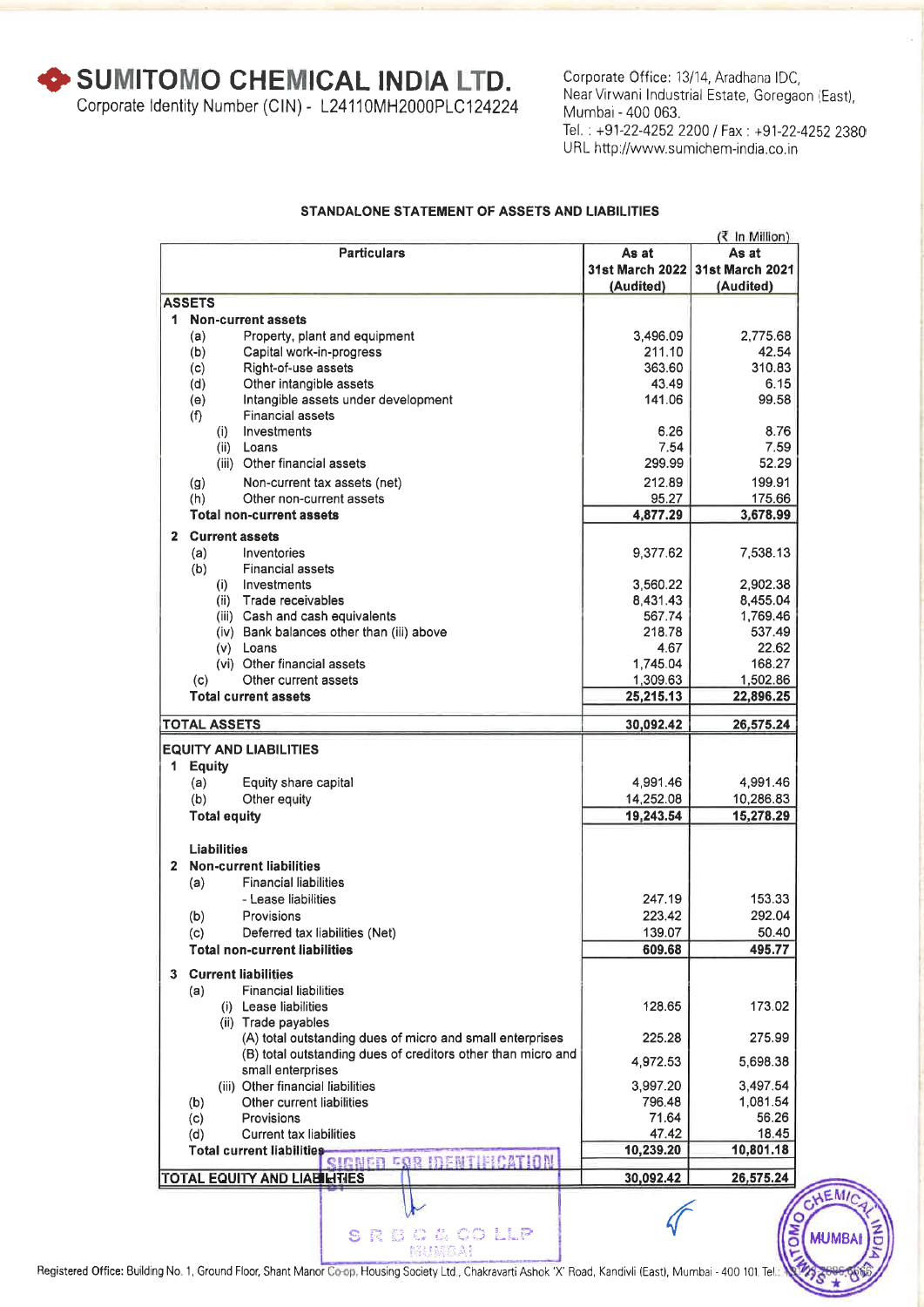**+ SUMITOMO CHEMICAL INDIA LTD.** 

Corporate Identity Number (CIN) - L24110MH2000PLC124224

Corporate Office: 13/14, Aradhana IDC, Near Virwani Industrial Estate, Goregaon (East), Mumbai - 400 063. Tel. : +91-22-4252 2200 / Fax : +91-22-4252 2380 URL http://www.sumichem-india.co.in

#### **STANDALONE STATEMENT OF CASH FLOWS**

|                                                                                   |                  | (₹ In Million)   |
|-----------------------------------------------------------------------------------|------------------|------------------|
| <b>Particulars</b>                                                                | For year ended   | For year ended   |
|                                                                                   | 31st March, 2022 | 31st March, 2021 |
|                                                                                   | (Audited)        | (Audited)        |
| A. Cash flow from operating activities                                            |                  |                  |
|                                                                                   |                  |                  |
| Profit before tax                                                                 | 5.858.20         | 4,531.24         |
| Adjustments for:                                                                  |                  |                  |
| Depreciation and amortization expense                                             | 447.92           | 465.56           |
| Impairment allowance on trade receivables                                         | 229.95           | 205.41           |
| Export incentive receivable written off                                           | 2.25             | e.               |
|                                                                                   | 0.23             |                  |
| Sundry debit balance written off                                                  |                  | $\omega$ :       |
| Profit on sale / disposal of property, plant and equipment                        | (4.04)           | (0.29)           |
| Property, plant and equipment written off (including capital work-in-progress)    | 11.19            | 0.01             |
| Gain on sale of financial assets measured at FVTPL                                | (66.89)          | (73.85)          |
| Excess provisions in respect of earlier years written back (net)                  | (2.08)           | (6.27)           |
| interest income                                                                   | (103.54)         | (99.52)          |
| Fair valuation gain on financial assets measured at FVTPL                         | (78.29)          | 0.10             |
| Dividend income                                                                   | (91.44)          | (4.01)           |
| Finance costs                                                                     | 61.65            | 55.55            |
| Unrealised exchange differences (net)                                             | (30.21)          | (5.00)           |
| Operating cash flow before working capital changes                                | 6,234.89         | 5,068.93         |
|                                                                                   |                  |                  |
| Working capital adjustments                                                       |                  |                  |
| Adjustments for (increase) / decrease in assets                                   |                  |                  |
| Trade receivables                                                                 | (178.91)         | (180.91)         |
| Inventories                                                                       | (1,839.49)       | (1,668.07)       |
| Other non current and current assets                                              |                  |                  |
|                                                                                   | 191.75           | (517.32)         |
| Other non current and current financial assets                                    | (145.18)         | 99.53            |
|                                                                                   |                  |                  |
| Adjustments for increase / (decrease) in liabilities                              |                  |                  |
| Trade payables                                                                    | (721.62)         | 1,079.06         |
| Non current and current provisions                                                | (16.83)          | 17.52            |
| Other non current and current financial liabilities                               | 417.71           | 1,144.88         |
| Other non current and current liabilities                                         | (285.06)         | 280.74           |
| Cash generated from operating activities                                          | 3,657.26         | 5,324.36         |
| Income taxes paid (net of refund)                                                 | (1,425.38)       | (1,079.41)       |
| Net cash flows generated from operating activities (A)                            | 2,231.88         | 4,244.95         |
|                                                                                   |                  |                  |
| B. Cash flow from investing activities                                            |                  |                  |
|                                                                                   |                  |                  |
| Purchase of property, plant and equipment, intangible assets and capital work-in- | (1, 135.21)      | (432.60)         |
| progress (net of capital advances)                                                |                  |                  |
| Proceeds from sale of property, plant and equipment                               | 10.63            | 4.42             |
| Proceeds from sale of investment in subsidiary                                    | 2.51             |                  |
| Purchase of mutual funds                                                          | (4, 416.17)      | (4,581.79)       |
| Proceeds from sale of mutual funds                                                | 3,903.51         | 2,613.14         |
| Movement in deposits not considered as cash and cash equivalents :                |                  |                  |
| - Investments in such deposits                                                    | (3,385.89)       | (1,866.90)       |
| - Proceeds from such deposits                                                     | 2,062.20         | 1,337.11         |
| Interest received                                                                 | 58.88            | 99.52            |
| Dividend received                                                                 | 91.44            | 4.01             |
| Net cash flows used in investing activities (B)                                   | (2,808.10)       | (2,823.09)       |
|                                                                                   |                  |                  |
| C. Cash flow from financing activities                                            |                  |                  |
|                                                                                   |                  | (180.91)         |
| Payment of lease liability                                                        | (211.71)         |                  |
| Interest paid                                                                     | (14.47)          | (14.58)          |
| Dividend paid                                                                     | (399.32)         | (275.12)         |
| Net cash flows used in financing activities (C)                                   | (625.50)         | (470.61)         |
| Net increase/(decrease) in cash and cash equivalents $(A + B + C)$                | (1, 201.72)      | 951.25           |
|                                                                                   |                  |                  |
| Cash and cash equivalents at the beginning of the year                            | 1,769.46         | 818.21           |
|                                                                                   | 567.74           | 1,769.46         |
|                                                                                   |                  |                  |
| ₽¥                                                                                |                  |                  |
|                                                                                   |                  |                  |

Registered Office: Building No. 1, Ground Floor, Shant Manor Co-op. Housing Society Ltd., Chakravarti Ashok 'X' Road, Kandivli (East), Mumbai - 400 10

S R B C & CO LLP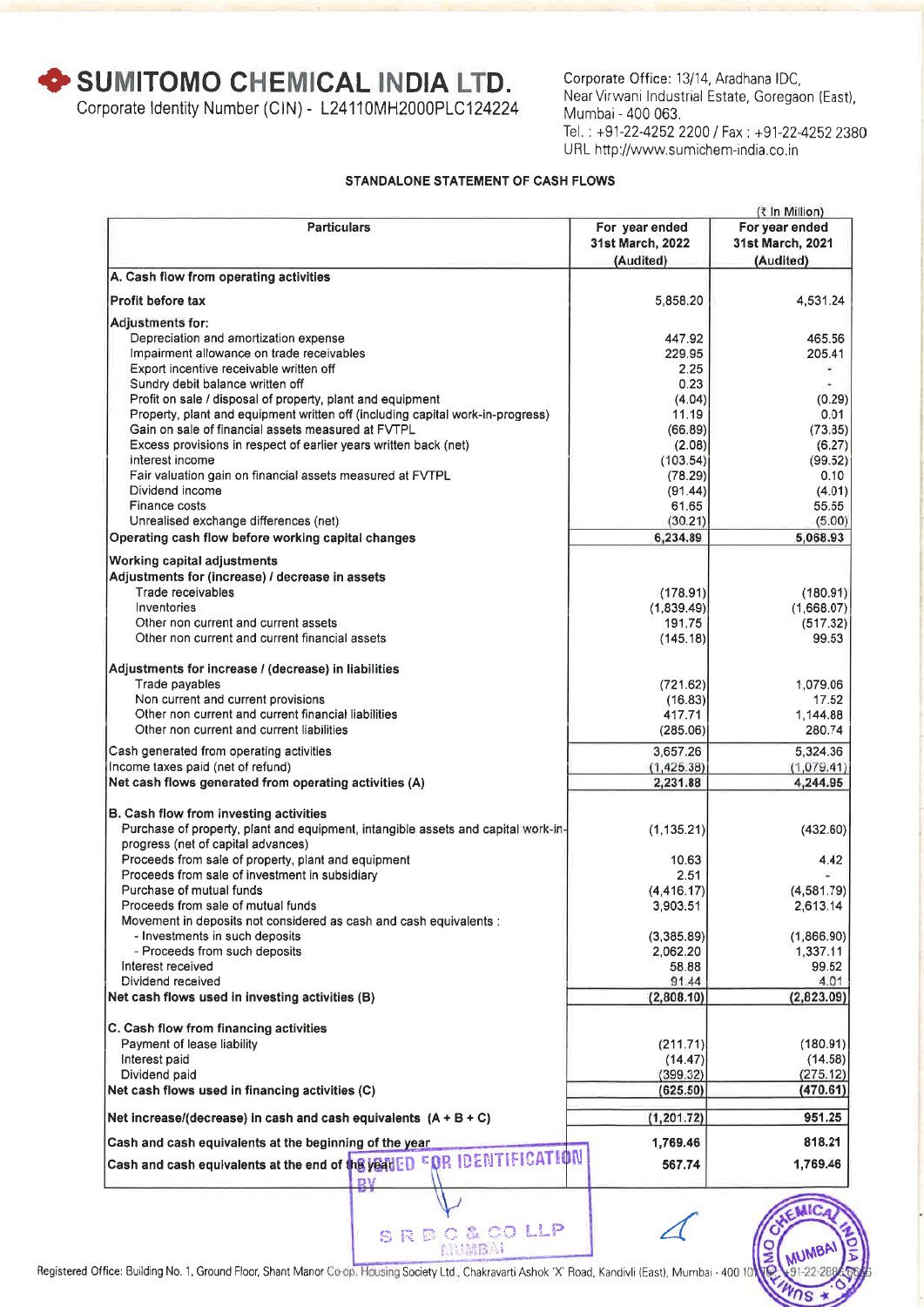Corporate Office: 13/14, Aradhana IDC, Near Virwani Industrial Estate, Goregaon (East), Mumbai - 400 063. Tel. : +91-22-4252 2200 / Fax : +91-22-4252 2380 URL http://www.sumichem-india.co.in

### **NOTES TO AUDITED STANDALONE FINANCIAL RESULTS:**

- 1. These results have been reviewed by the Audit Committee and have been approved at the meeting of the Board of Directors held on 27<sup>th</sup> May 2022.
- 2. The business of the Company is seasonal in nature and its performance depends on monsoon and other climatic conditions.
- 3. Excel Crop Care (Europe) N.V., Belgium, an unlisted subsidiary of the Company has been voluntarily wound up effective 23<sup>rd</sup> December, 2021 and the said subsidiary was not a material subsidiary since it was not having significant business / commercial activities / sales.

The winding up of Excel Crop Care (Europe) N.V. is not likely to have impact on the Company in any material manner. **AEMI** 



4. The Segment-wise Revenue and Results have been disclosed in the consoluted financial results.

The Board of Directors of the Company have recommended dividend  $@_1 10$ equity shares of ₹ 10 each of the Company (i.e.  $\frac{RS}{L}$  per equity share), for 2021-22, subject to the approval of members at the ensuing Annual General Meeting. The corresponding dividend in 2020-21 was @ 8.0%.

- 6. Figures for the quarter ended 31 March, 2022 are the balancing figures between the audited figures for the year ended 31 March, 2022 and figures for the period ended 31 December, 2021 which were subjected to limited review.
- 7. Figures for the previous periods are re-classified / re-arranged / re-grouped, wherever necessary, to correspond with the current period's classification.

For and on behalf of SUMITOMO CHEMICAL INDIA LIMITED



Chetan Shah (Managing Director) (DIN: 00488127)

**MUMBA** 

Place: Mumbai 27<sup>th</sup> May 2022

**SIGNED FOR IDENTIFICATION BY**  SRBC& COLLP MUMBAI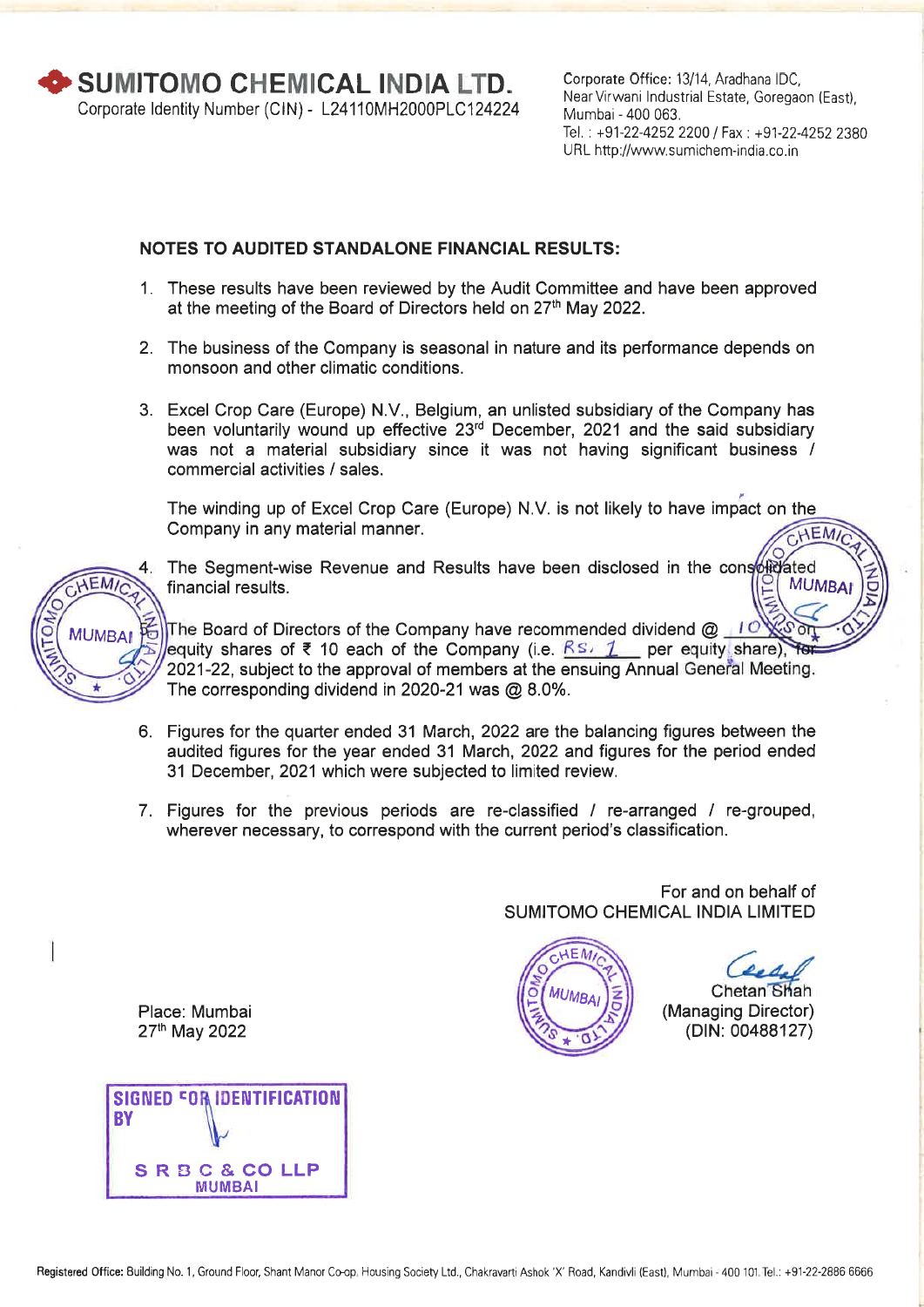$\bullet$  **SUMITOMO CHEMICAL INDIA LTD.** 

Corporate Identity Number (CIN) - L24110MH2000PLC124224

Corporate Office: 13/14, Aradhana IDC, Near Virwani Industrial Estate, Goregaon (East), Mumbai - 400 063. Tel.: +91-22-4252 2200 / Fax : +91-22-4252 2380 URL http://www.sumichem-india.co.in

| Sr             |                                                                                      |                   | <b>Quarter Ended</b> |                   | <b>Year Ended</b> | (₹ In Million)    |
|----------------|--------------------------------------------------------------------------------------|-------------------|----------------------|-------------------|-------------------|-------------------|
| No             | <b>Particulars</b>                                                                   |                   |                      |                   | 31st March        |                   |
|                |                                                                                      | <b>31st March</b> | <b>31st December</b> | <b>31st March</b> |                   | 31st March        |
|                |                                                                                      | 2022<br>(Audited) | 2021<br>(Unaudited)  | 2021<br>(Audited) | 2022<br>(Audited) | 2021<br>(Audited) |
|                |                                                                                      |                   |                      |                   |                   |                   |
| $\mathbf{1}$   | Revenue from operations                                                              | 6,650.55          | 7,071.75             | 5,342.84          | 30,645.99         | 26,449.06         |
| $\overline{2}$ | Other income                                                                         | 73.63             | 61.52                | 46.67             | 267.94            | 185.70            |
| 3<br>4         | Total income $(1 + 2)$                                                               | 6,724.18          | 7,133.27             | 5,389.51          | 30,913.93         | 26,634.76         |
|                | <b>Expenses</b><br>(a) Cost of materials consumed                                    | 5,692.21          | 3.900.39             | 4.532.94          | 18,478.76         | 15.647.21         |
|                | (b) Purchases of stock-in-trade                                                      | 382.35            | 712.36               | 319.24            | 2,310.20          | 2,087.90          |
|                | (c) Changes in inventories of finished goods,                                        |                   |                      |                   |                   |                   |
|                | work-in-progress and stock-in-trade                                                  | (1,961.14)        | (197.82)             | (1,442.76)        | (1,709.10)        | (1, 181.28)       |
|                | Employee benefits expense<br>(d)                                                     | 505.48            | 518.31               | 423.53            | 2.020.13          | 1,942.82          |
|                | Finance costs<br>(e)                                                                 | 7.24              | 16.13                | 10.99             | 61.67             | 55.55             |
|                | Depreciation and amortisation expense<br>(f)                                         | 114.51            | 113.88               | 134.89            | 448.14            | 465.83            |
|                | (g) Other expenses                                                                   | 942.19            | 873.42               | 796.56            | 3,546.82          | 3,083.74          |
|                | Total expenses $(4(a)$ to $4(g)$ )                                                   | 5,682.84          | 5,936.67             | 4,775.39          | 25,156.62         | 22,101.77         |
| 5              | Profit before tax (3-4)                                                              | 1,041.34          | 1,196.60             | 614.12            | 5,757.31          | 4,532.99          |
| 6              | <b>Tax expense</b>                                                                   |                   |                      |                   |                   |                   |
|                | <b>Current tax</b>                                                                   | 260.85            | 291.12               | 113.25            | 1,436.88          | 1,074.98          |
|                | Adjustment of current tax in respect of earlier years                                | (3.69)            |                      | (63.60)           | (3.69)            | (57.36)           |
|                | Deferred tax                                                                         | 20.98             | 19.29                | 23.49             | 38.60             | 61.31             |
|                | Adjustment of deferred tax in respect of earlier year                                | 16.67             | (3.09)               |                   | 50.07             |                   |
|                | <b>Total tax expenses</b>                                                            | 294.81            | 307.32               | 73.14             | 1,521.86          | 1,078.93          |
| $\overline{7}$ | Net profit after tax $(5 - 6)$                                                       | 746.53            | 889.28               | 540.98            | 4,235.45          | 3,454.06          |
| 8              | Other comprehensive income                                                           |                   |                      |                   |                   |                   |
| a)             | (i) Items that will not be reclassified or profit or loss                            | 33.31             | 9.14                 | 45.87             | 36.41             | 17.23             |
|                | (ii) Income tax relating to items that will not be reclassified<br>to profit or loss | (8.38)            | (2.30)               | (11.55)           | (9.16)            | (4.34)            |
| b)             | (i) Items that will be reclassified to profit or loss                                | (2.30)            | (1.70)               | (4.32)            | (3.41)            | 3.09              |
|                | Other comprehensive income, net of tax                                               | 22.63             | 5.14                 | 30.00             | 23.84             | 15.98             |
| 9              | Total comprehensive income $(7 + 8)$                                                 | 769.16            | 894.42               | 570.98            | 4,259.29          | 3,470.04          |
|                | Profit for the period                                                                |                   |                      |                   |                   |                   |
|                | Attributable to:                                                                     |                   |                      |                   |                   |                   |
|                | (i) Equity holders of the parent                                                     | 746.59            | 889.31               | 541.07            | 4,235.58          | 3,453.05          |
|                | (ii) Non-controlling interest                                                        | (0.06)            | (0.03)               | (0.09)            | (0.13)            | 1.01              |
|                |                                                                                      |                   |                      |                   |                   |                   |
|                | Other comprehensive Income                                                           |                   |                      |                   |                   |                   |
|                | Attributable to:                                                                     |                   |                      |                   |                   |                   |
|                | (i) Equity holders of the parent                                                     | 22.63             | 5.14                 | 30.00             | 23.84             | 15.98             |
|                | (ii) Non-controlling interest                                                        | ¥.                | $\sim$               | ¥                 | ÷                 | $\omega$          |
|                | Total comprehensive income for the period                                            |                   |                      |                   |                   |                   |
|                | Attributable to:                                                                     |                   |                      |                   |                   |                   |
|                | (i) Equity holders of the parent                                                     | 769.22            | 894.45               | 571.07            | 4.259.42          | 3.469.03          |
|                | (ii) Non-controlling interest                                                        | (0.06)            | (0.03)               | (0.09)            | (0.13)            | 1.01              |
|                |                                                                                      |                   |                      |                   |                   |                   |
| 10             | Paid-up equity share capital (Face value of ₹10/- per equity                         | 4.991.46          | 4,991.46             | 4,991.46          | 4,991.46          | 4,991.46          |
|                | share)                                                                               |                   |                      |                   |                   |                   |
|                |                                                                                      |                   |                      |                   |                   |                   |
| 11<br>12       | Other equity<br>Basic and diluted earnings per share of ₹10/- each (not              |                   |                      |                   | 14,280.64         | 10,420.54         |



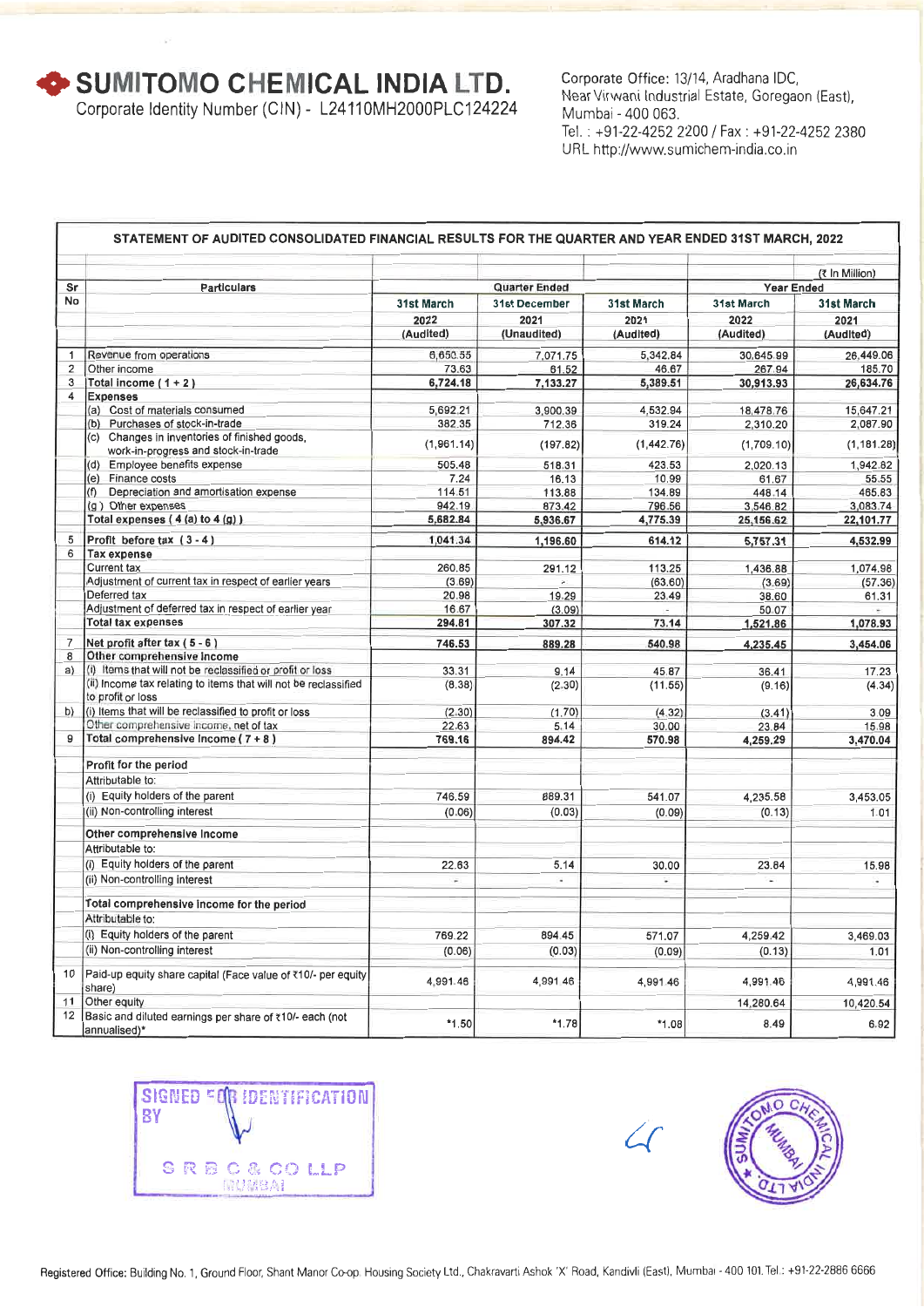**\* SUMITOMO CHEMICAL INDIA LTD.** 

Corporate Identity Number (CIN) - L24110MH2000PLC124224

Corporate Office: 13/14, Aradhana IDC, Near Virwani Industrial Estate, Goregaon (East), Mumbai - 400 063. Tel.: +91-22-4252 2200 / Fax : +91-22-4252 2380 URL http://www.sumichem-india.co.in

#### **CONSOLIDATED STATEMENT OF ASSETS AND LIABILITIES**

|                                                            |                    | (र In Million)                  |
|------------------------------------------------------------|--------------------|---------------------------------|
| <b>Particulars</b>                                         | As at              | As at                           |
|                                                            |                    | 31st March 2022 31st March 2021 |
|                                                            | (Audited)          | (Audited)                       |
| <b>ASSETS</b>                                              |                    |                                 |
| 1 Non-current assets                                       |                    |                                 |
| Property, plant and equipment<br>(a)                       | 3,496.47           | 2,776.29                        |
| Capital work-in-progress<br>(b)                            | 211.10             | 42.54                           |
| Right-of-use assets<br>(c)                                 | 363.60             | 310.83                          |
| (d)<br>Other intangible assets                             | 43.49              | 6.15                            |
| Intangible assets under development<br>(e)                 | 141.06             | 99.58                           |
| <b>Financial assets</b><br>(f)                             |                    |                                 |
| (i) Investments                                            | 1.15               | 1.15                            |
| (ii) Loans                                                 | 7.54               | 7.59                            |
| (iii) Other financial assets                               | 299.99             | 52.29                           |
| Non-current tax assets (net)<br>(g)                        | 216.29             | 203.60                          |
| Other non-current assets<br>(h)                            | 95.27              | 175.66                          |
| <b>Total non-current assets</b>                            | 4,875.96           | 3,675.68                        |
|                                                            |                    |                                 |
| 2<br><b>Current assets</b>                                 |                    |                                 |
| (a)<br>Inventories                                         | 9,377.62           | 7,543.63                        |
| (b)<br>Financial assets                                    |                    |                                 |
| (i) Investments                                            | 3,560.22           | 2,902.38                        |
| (ii) Trade receivables                                     | 8,431.25           | 8,482.44                        |
| (iii) Cash and cash equivalents                            | 572.46             | 1,883.06                        |
| (iv) Bank balances other than (iii) above                  | 218.78             | 537.49                          |
| $(v)$ Loans<br>(vi) Other financial assets                 | 4.67               | 22.62                           |
|                                                            | 1,745.04           | 168.55                          |
| Other current assets<br>(c)<br><b>Total current assets</b> | 1,310.25           | 1,503.41                        |
|                                                            | 25,220.29          | 23,043.58                       |
| <b>TOTAL ASSETS</b>                                        | 30,096.25          | 26,719.26                       |
|                                                            |                    |                                 |
|                                                            |                    |                                 |
| <b>EQUITY AND LIABILITIES</b>                              |                    |                                 |
| 1 Equity                                                   |                    |                                 |
| (a)<br>Equity share capital                                | 4,991.46           | 4,991.46                        |
| Other equity<br>(b)                                        | 14,280.64          | 10,420.54                       |
| Non-controlling Interests<br>(c)                           | 0.02               | 1.01                            |
| <b>Total equity</b>                                        | 19,272.12          | 15,413.01                       |
| Liabilities                                                |                    |                                 |
| 2 Non current liabilities                                  |                    |                                 |
| <b>Financial liabilities</b><br>(a)                        |                    |                                 |
| - Lease liabilities                                        | 247.19             | 153.33                          |
| Provisions<br>(b)                                          | 223.42             | 292.04                          |
| (c)<br>Deferred tax liabilities (Net)                      | 139.07             | 50.40                           |
| <b>Total non current liabilities</b>                       | 609.68             | 495.77                          |
|                                                            |                    |                                 |
| <b>Current liabilities</b><br>3.                           |                    |                                 |
| <b>Financial liabilities</b><br>(a)                        |                    |                                 |
| Lease liabilities<br>(i)                                   | 128.65             | 173.02                          |
| (ii) Trade payables                                        |                    |                                 |
| (A) total outstanding dues of micro and small              | 225.28             | 275.99                          |
| enterprises                                                |                    |                                 |
| (B) total outstanding dues of creditors other than         | 4.946.61           | 5,636.48                        |
| micro and small enterprises                                |                    |                                 |
| (iii) Other financial liabilities                          | 3,997.20           | 3,568.36                        |
| Other current liabilities<br>(b)                           | 797.65             | 1,081.92                        |
| Provisions<br>(c)                                          | 71.64              | 56.26                           |
| <b>Current tax liabilities</b><br>(d)                      | 47.42<br>10,214.45 | 18.45                           |
| <b>Total current liabilities</b>                           |                    | 10,810.48                       |
| SIGNED COMMOENTIFI TOTAL EQUITY AND LIABILITIES            | 30,096.25          | 26,719.26                       |

Δ

SRBC&COLLP

BY

Registered Office: Building No. 1, Ground Floor, Shant Manor Co-op. Housing Society Ltd., Chakravarti Ashok 'X' Road, Kandivli (East), Mumbai - 400 101. IL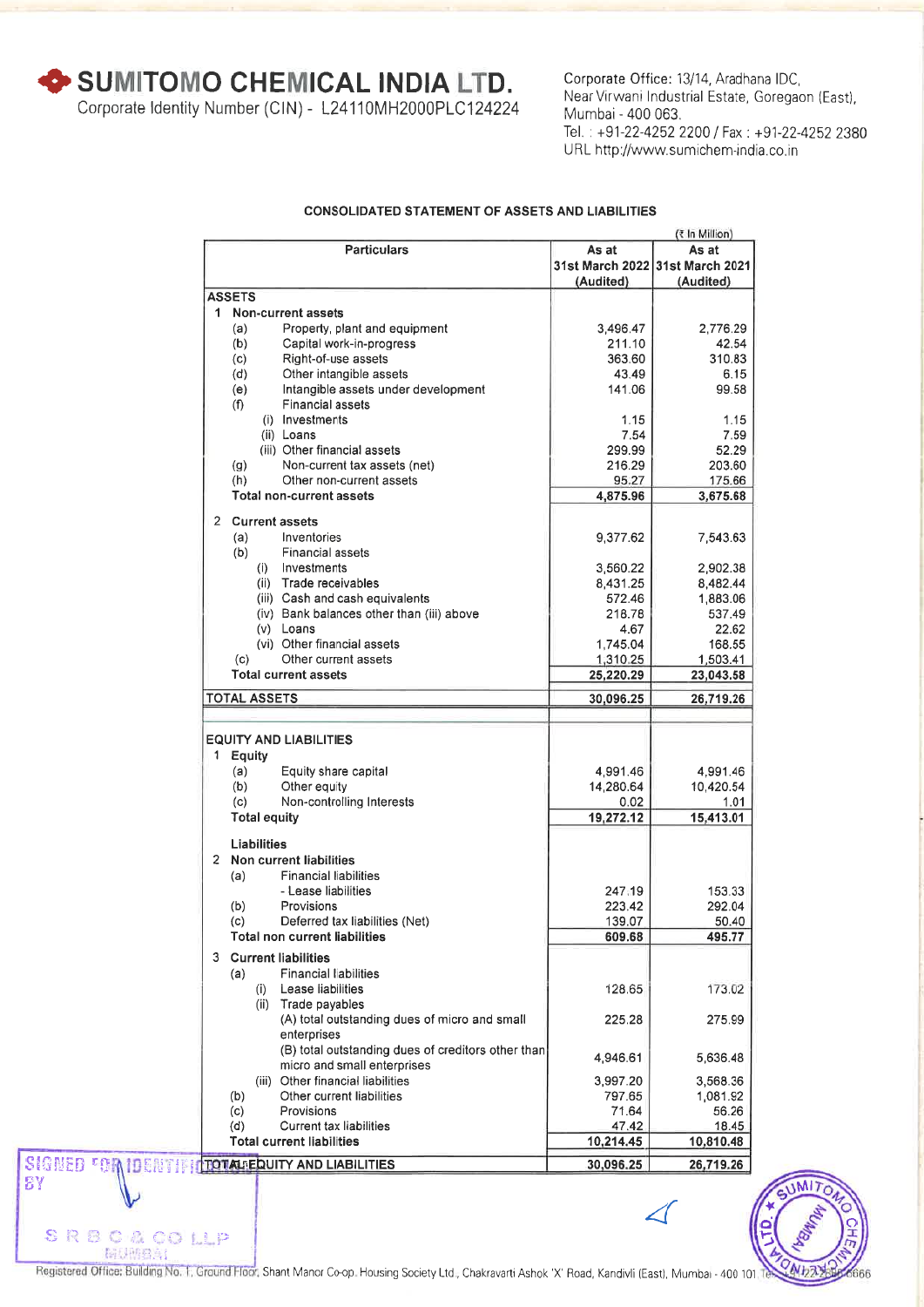# **+ SUMITOMO CHEMICAL INDIA LTD.** Corporate Office: 13/14, Aradhana IDC,

Corporate Identity Number (CIN) - L24110MH2000PLC124224 Mumbai - 400 063.

Near Virwani Industrial Estate, Goregaon (East), Tel. : +91-22-4252 2200 / Fax : +91-22-4252 2380

# URL http://www.sumichem-india.co.in **CONSOLIDATED STATEMENT OF CASH FLOWS**

|                                                                                                                             |                                    | (₹ In Million)                     |
|-----------------------------------------------------------------------------------------------------------------------------|------------------------------------|------------------------------------|
| <b>Particulars</b>                                                                                                          | For year ended<br>31st March, 2022 | For year ended<br>31st March, 2021 |
|                                                                                                                             | (Audited)                          | (Audited)                          |
| A. Cash flow from operating activities                                                                                      |                                    |                                    |
| <b>Profit before tax</b>                                                                                                    | 5,757.31                           | 4,532.99                           |
| <b>Adjustments for:</b>                                                                                                     |                                    |                                    |
| Depreciation and amortization expense                                                                                       | 448.14                             | 465.83                             |
| Impairment allowance on trade receivables                                                                                   | 227.86                             | 205.24                             |
| Export incentive receivable written off                                                                                     | 2.25                               | $\frac{1}{2}$                      |
| Sundry debit balance written off                                                                                            | 0.23                               | $\overline{\phantom{a}}$           |
| Profit on sale / disposal of property, plant and equipment                                                                  | (4.04)                             | (0.29)                             |
| Property, plant and equipment written off (including capital work-in-progress)                                              | 11.19                              | 0.01                               |
| Gain on sale of financial assets measured at FVTPL                                                                          | (66.89)                            | (73.85)                            |
| Excess provisions in respect of earlier years written back (net)<br>interest income                                         | (2.08)                             | (6.27)                             |
| Fair valuation gain on financial assets measured at FVTPL                                                                   | (103.54)<br>(78.29)                | (99.52)<br>0.10                    |
| Finance costs                                                                                                               | 61.67                              | 55.55                              |
| Unrealised exchange differences (net)                                                                                       | (33.61)                            | (1.91)                             |
| Operating cash flow before working capital changes                                                                          | 6,220.20                           | 5,077.88                           |
|                                                                                                                             |                                    |                                    |
| <b>Working capital adjustments</b>                                                                                          |                                    |                                    |
| Adjustments for (increase) / decrease in assets<br>Trade receivables                                                        |                                    |                                    |
| Inventories                                                                                                                 | (149.25)<br>(1,833.99)             | (188.76)                           |
| Other non current and current assets                                                                                        | 191.68                             | (1,663.59)<br>(517.08)             |
| Other non current and current financial assets                                                                              | (144.90)                           | 99.56                              |
|                                                                                                                             |                                    |                                    |
| Adjustments for increase / (decrease) in liabilities                                                                        |                                    |                                    |
| Trade payables                                                                                                              | (756.47)                           | 1,083.92                           |
| Non current and current provisions                                                                                          | (16.83)                            | 17.52                              |
| Other non current and current financial liabilities                                                                         | 417.71                             | 1,144.29                           |
| Other non current and current liabilities                                                                                   | (284.27)                           | 279.74                             |
| Cash generated from operating activities                                                                                    | 3,643.88                           | 5,333.48                           |
| Income taxes paid (net of refund)<br>Net cash flows generated from operating activities (A)                                 | (1,426.07)                         | (1,079.37)<br>4,254.11             |
|                                                                                                                             | 2,217.81                           |                                    |
| B. Cash flow from investing activities<br>Purchase of property, plant and equipment, intangible assets and capital work-in- |                                    |                                    |
| progress (net of capital advances)                                                                                          | (1, 135.19)                        | (432.64)                           |
| Proceeds from sale of property, plant and equipment                                                                         | 10.63                              | 4.42                               |
| Purchase of mutual funds                                                                                                    | (4, 416.17)                        | (4,581.79)                         |
| Proceeds from sale of mutual funds                                                                                          | 3,903.51                           | 2,613.14                           |
| Movement in deposits not considered as cash and cash equivalents :                                                          |                                    |                                    |
| - Investments in such deposits                                                                                              | (3,385.89)                         | (1,866.90)                         |
| - Proceeds from such deposits                                                                                               | 2,062.20                           | 1,337.70                           |
| Interest received<br>Net cash flows used in investing activities (B)                                                        | 58.88                              | 99.52                              |
|                                                                                                                             | (2,902.03)                         | (2,826.55)                         |
| C. Cash flow from financing activities                                                                                      |                                    |                                    |
| Payment of lease liability                                                                                                  | (211.71)                           | (180.91)                           |
| Interest paid                                                                                                               | (14.49)                            | (14.58)                            |
| Dividend paid                                                                                                               | (400.18)                           | (275.15)                           |
| Net cash flows used in financing activities (C)                                                                             | (626.38)                           | (470.64)                           |
| Net increase/(decrease) in cash and cash equivalents $(A + B + C)$                                                          | (1,310.60)                         | 956.92                             |
| Cash and cash equivalents at the beginning of the year                                                                      | 1,883.06                           | 926.14                             |
| Cash and cash equivalents at the end of <b>hGyGalED 『OR</b> IDENTIFICATION                                                  | 572.46                             | 1,883.06                           |
| RУ                                                                                                                          |                                    |                                    |
|                                                                                                                             |                                    |                                    |

Registered Office: Building No. 1, Ground Floor, Shant Manor Co-op. Housing Society Ltd., Chakravarti Ashok 'X' Road, Kandivli (East), Mumbai - 400 1

S R B C & CO LLP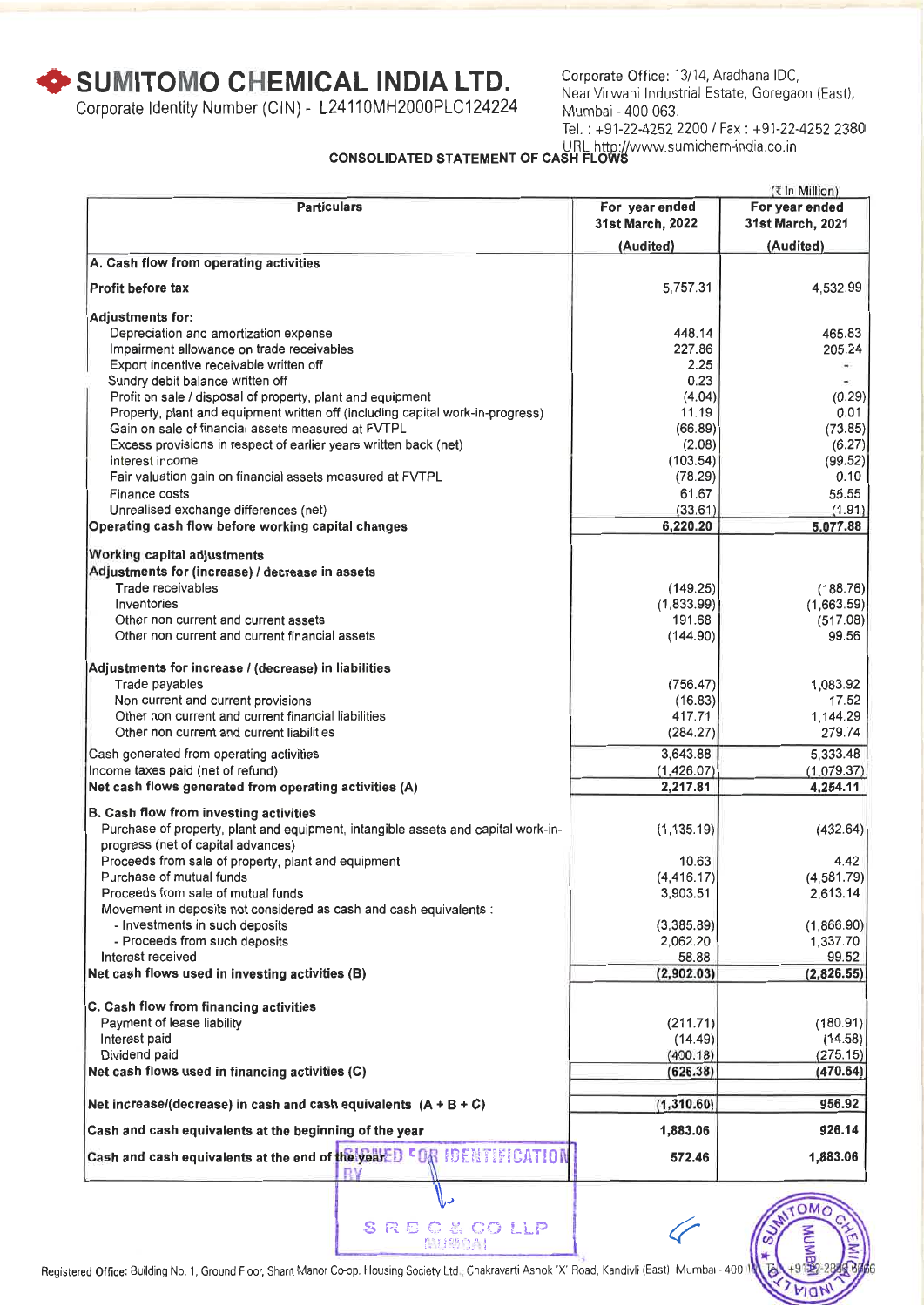**+SUMITOMO CHEVHCAL INDIA** LID.

Corporate Identity Number (CIN) - L24110MH2000PLC124224

Corporate Office: 13/14, Aradhana IDC, Near Virwani Industrial Estate, Goregaon (East), Mumbai - 400 063. Tel. : +91-22-4252 2200 / Fax : +91-22-4252 2380 URL http://www.sumichem-india.co.in

|            | AUDITED CONSOLIDATED SEGMENTWISE REVENUE, RESULTS, ASSETS AND LIABILITIES |                        |                                             |                              |                              |                                 |
|------------|---------------------------------------------------------------------------|------------------------|---------------------------------------------|------------------------------|------------------------------|---------------------------------|
|            |                                                                           |                        |                                             |                              |                              | (₹ In Million)                  |
|            | <b>Particulars</b>                                                        |                        | <b>Quarter Ended</b>                        | <b>Year Ended</b>            |                              |                                 |
| Sr.<br>No. |                                                                           | <b>31st March 2022</b> | <b>31st December</b><br>2021<br>(Unaudited) | 31st March 2021<br>(Audited) | 31st March 2022<br>(Audited) | 31st March<br>2021<br>(Audited) |
|            |                                                                           | (Audited)              |                                             |                              |                              |                                 |
|            | 1 Revenue from Operations (net)                                           |                        |                                             |                              |                              |                                 |
|            | a Agro Chemicals                                                          | 6,183.75               | 6.387.05                                    | 4.780.72                     | 28.405.25                    | 24.713.07                       |
|            | <b>b</b> Others                                                           | 466.80                 | 684.70                                      | 562.12                       | 2.240.74                     | 1,735.99                        |
|            | Total                                                                     | 6,650.55               | 7,071.75                                    | 5,342.84                     | 30,645.99                    | 26,449.06                       |
|            | 2 Segmental Results                                                       |                        |                                             |                              |                              |                                 |
|            | a Agro Chemicals                                                          | 1,070.55               | 1,277.80                                    | 654.02                       | 6,145.43                     | 4,692.75                        |
|            | b Others                                                                  | 41.50                  | 42.13                                       | 52.41                        | 131.15                       | 126.02                          |
|            | <b>Total</b>                                                              | 1,112.05               | 1,319.93                                    | 706.43                       | 6,276.58                     | 4,818.77                        |
|            | Less: -                                                                   |                        |                                             |                              |                              |                                 |
|            | (i) Unallocated expenditure (net)                                         | 63.47                  | 107.20                                      | 81.32                        | 457.60                       | 230.23                          |
|            | (ii) Finance cost                                                         | 7.24                   | 16.13                                       | 10.99                        | 61.67                        | 55.55                           |
|            | (iii) Exceptional items                                                   |                        |                                             |                              |                              |                                 |
|            | Profit before tax                                                         | 1,041.34               | 1,196.60                                    | 614.12                       | 5,757.31                     | 4,532.99                        |
|            | Less : - Tax expenses                                                     | 294.81                 | 307.32                                      | 73.14                        | 1,521.86                     | 1,078.93                        |
|            | <b>Profit after tax</b>                                                   | 746.53                 | 889.28                                      | 540.98                       | 4,235.45                     | 3,454.06                        |
|            | 3 Segment Assets                                                          |                        |                                             |                              |                              |                                 |
|            | a Agro Chemicals                                                          | 23,103.50              | 21,652.75                                   | 22,726.84                    | 23,103.50                    | 22,726.84                       |
|            | <b>b</b> Others                                                           | 572.03                 | 839.59                                      | 673.41                       | 572.03                       | 673.41                          |
|            | <b>Total Segment Assets</b>                                               | 23,675.53              | 22,492.34                                   | 23,400.25                    | 23,675.53                    | 23,400.25                       |
|            | 4 Segment Liabilities                                                     |                        |                                             |                              |                              |                                 |
|            | a Agro Chemicals                                                          | 9,546.56               | 9,220.90                                    | 10,045.71                    | 9,546.56                     | 10,045.71                       |
|            | <b>b</b> Others                                                           | 623.50                 | 884.10                                      | 869.99                       | 623.50                       | 869.99                          |
|            | <b>Total Segment Liabilities</b>                                          | 10,170.06              | 10,105.00                                   | 10,915.70                    | 10,170.06                    | 10,915.70                       |
|            | 5 Net Unallocated Assets                                                  | 5,766.65               | 6,115.80                                    | 2,928.46                     | 5,766.65                     | 2,928.46                        |
|            | 6 Net Capital Employed                                                    | 19,272.12              | 18,503.14                                   | 15,413.01                    | 19,272.12                    | 15,413.01                       |